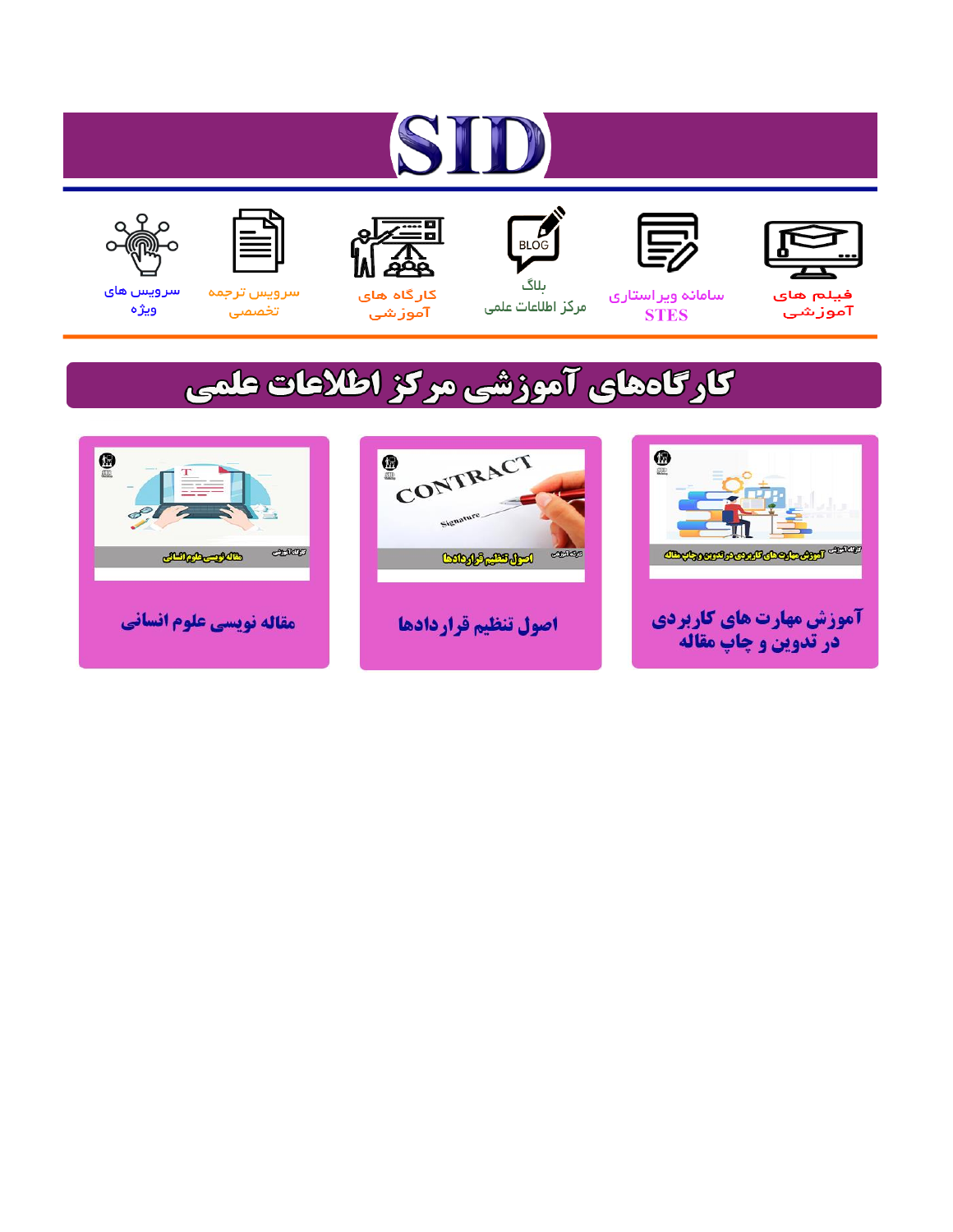*Journal of Arabic Language & Literature, Vol. 9, No.1* ,*Serial Number. 16* 13

## **The Conflict of the Musical Criticism of Al-Turk and Al-Kurd Lamiyhes**

**Davood Zarrinpour 1 PhD Candidate in Arabic Language and Literature, University of Isfahan, Isfahan, Iran** 

**Dr. Sayyed Reza Soleymanzadeh Najafi Associate Professor in Arabic Language and Literature, University of Isfahan, Isfahan, Iran** 

**Received: 30 August 2015 Accepted: 14 August 2016** 

### **Extended Abstract**

## **1- Introduction**

Lamiae writing has earned reputation with Arabian lamiae since the pre-Islamic period and continued with Ajam lamiae. Two contemporary Iranians, Mohammad Taqi Hojjat Al-Islam and Abdul-Hamid Sanandaji composed Turk lamiae in praise of Amiral-Mumenin Ali (AS) and Imam Mahdi, and Kurdish lamiae in praise of Hassan Ali Khan, the governor of the Sanandaj city respectively.

One of the critical aspects of aesthetic in the works of poets is the musical space of their poems that has a broader sense than in the past. In this study, the researchers try to analyze the musical structure of these two works by studying different types of music in the new critics such as inner, outer, side, and spiritual music. Some questions answered in this study include what was the art of the poet about music? How is the fitness of content with weight, frequency of words, and musical additions in these works?

### **2- Theoretical Framework**

The classical rhetoric and the new rhetoric have differences in the type of analyzing texts. The classical rhetoric is considered as the rhetoric of examples and evidence which analyzes the cases as separate entities, thesis, and its judgment is not always accurate. In the old rhetoric, except for the connection and separation of the rhetorical analysis, it doesn't go beyond one sentence while in analyzing the works of a poet, his poetry should completely be examined or the works of a poets should be thematically analyzed or at least a whole poem should be analyzed. This way can somehow understand the beauty of a poet's work or compare it to another. In the new rhetoric, this problem is to be solved. A more general pint of view in criticizing is held so that the judgement be more comprehensive. Poetry music is one of the artistic arenas of poets, which is very important in the Arabic poetry. In the new rheology, in addition to reviewing the weight and rhyme points, other aspects of music such as spiritual music and inner music are also considered. The results of the whole analysis of are held as factor in criticizing musical quality of a *Associate Professor in Arabic Language and Literature, University of Isfahan,*<br>*Island, Island 19015*<br>*Accepted: 14 August 2016*<br>**Extended Abstract**<br>*Archive of Sidahan, Iran<br>Archive of Sidahan, Iran<br><i>Archive of Sidahan* 

<sup>1</sup> Corresponding Author .Email: davoodzarinpour@yahoo.com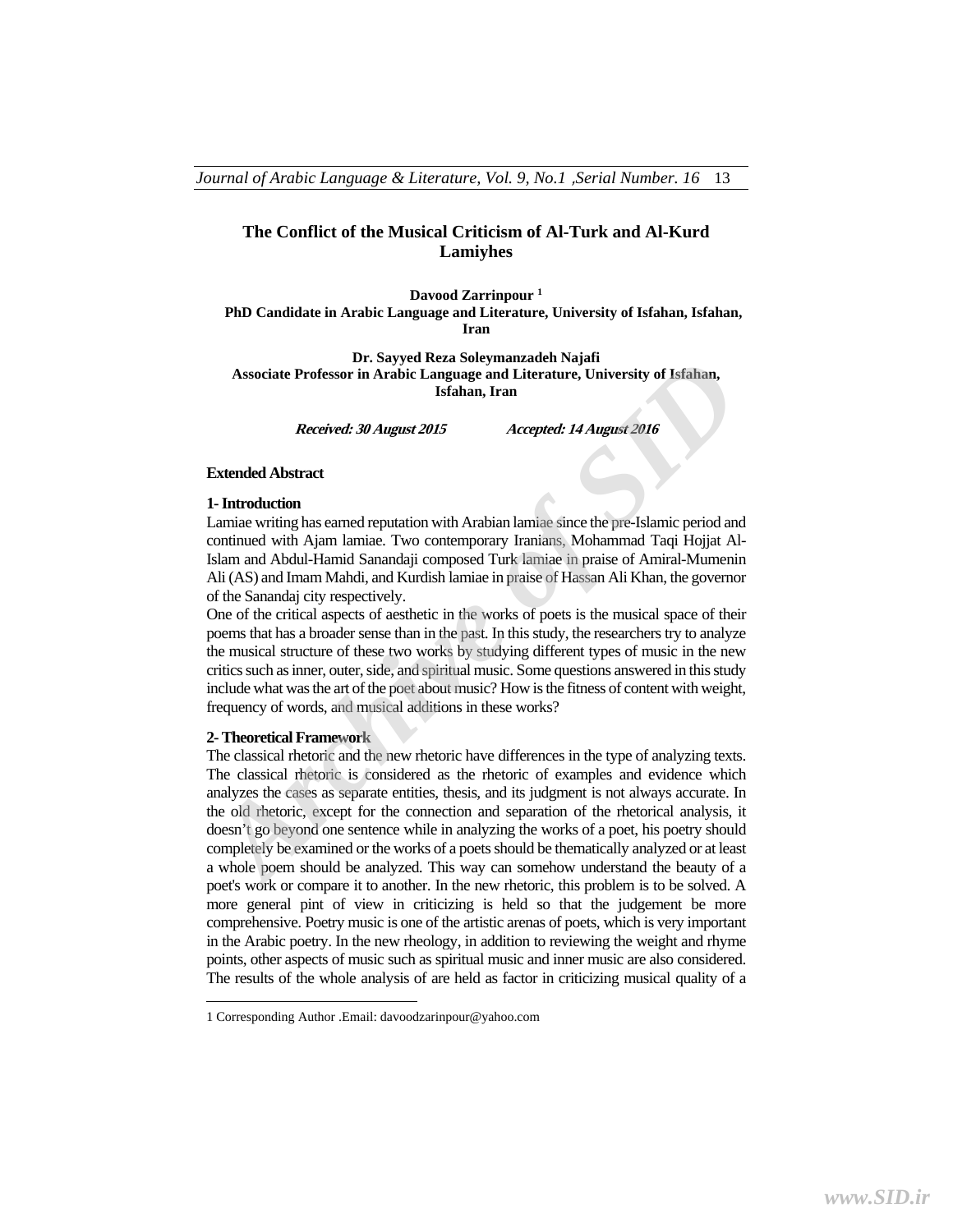piece. Therefore, in the forthcoming analysis, we have tried to examine the music of poetry with a comprehensive look at the two odes.

#### **3- Method**

In the study of the poetry, bursts of poetry were analyzed and their defects were investigated. With regard to the internal music, two elegies are analyzed in beauty discussions of elegies about repetition, pun, derivation, and specification. In the analysis of the lateral music, the letters are identified and the defects are expressed. In the spiritual music, synchrony, similarity and conflict are reconsidered and devices such as symmetry, conflict, and arranging features are analyzed in the two Lamiae elegies.

### **4- Results and Discussion**

Mohammad Taghi Hojjat al-Islam has composed his elegy in a simple measure. This measure is composed of two measures: Tafeileh of Mostafelon and Faaelon, and is fitted to some topics such as praise, pride, exclamation, and paradoxical feelings such as love, hate and Etc. This sea with the complete see, after the long see which composes one-third of the Arabic elegies is placed in the second order. This see must be used in some elegies with many verses to influence on the aim of praise to excite the addressee and affect his feelings. So, one can say that Lamiae Al-Turk that praises Amir Almomenin Ali and Emam Zaman and composed in some sea with many sections and many verses [158 verses], is fitted to the aim of the elegy. In spite of the ability of following the poet measure, has caught up in the trouble of avoiding twice. Abd Al-Hamid Sanandeji also has established his elegy on the same measure and since his elegy is panegyric, the fitting of measure and content have been observed. He also has the trouble of Tahrid. Sanadeji's share of this repetition of this incompleteness is 4 cases. music, synchrony, similarity and condited are tronsidered and devices such as symmetry, enchived and archive reaction of the two Lamine elegies.<br> **4. Results and Discussion**<br> **Archives and Discussion**<br> **Archives and Discus** 

Considering the internal music, two elegies are analyzed in the beauty discussions of elegies about repetition, pun, derivation, and specification. Repetition is challenged in three levels of method, words, and letters. During this process, it is obvious that poetry has used the repetition capacity for highlighting well some praise concepts. Even using seeming letters suggests that poet speaks of his proud moral features proudly and wants to mention their virtues of all. Pun is another type of repetition, but in different dimensions it is used 27 times in Hajjat Al-Islam's elegy. Derivation appeared 20 times in this elegy and so it shows that in spite of the affectation of the internal music additions in poetry has used Hojjat Al-Islam's elegy in his poetry. Abdol Hamid Sanandeji also didn't ignore the musical aspect in his elegy whose verses are less than Hojjat Al-Islam's. even according to the statistics about pun, he has used more than Hojjat Al-Islam's and repetition in his poetries also is prominent and there is fitting among frequently letters and their meanings and content of elegy according to what Hassan Abbas wrote in the book features and meanings of the Arabic letters. Letter in two elegies is L and because of this, it is called as Lamiae. Sanandeji's elegy is adjusted to all the rules for letters and rhymes, but Hojjat Al-Islam's elegy encounters with two problems of assurance and depletion. In the spiritual music, synchrony, similarity, and conflict are reconsidered and devices such as symmetry, conflict, and arranging features are analyzed in two Lamiae elegies. In this area, also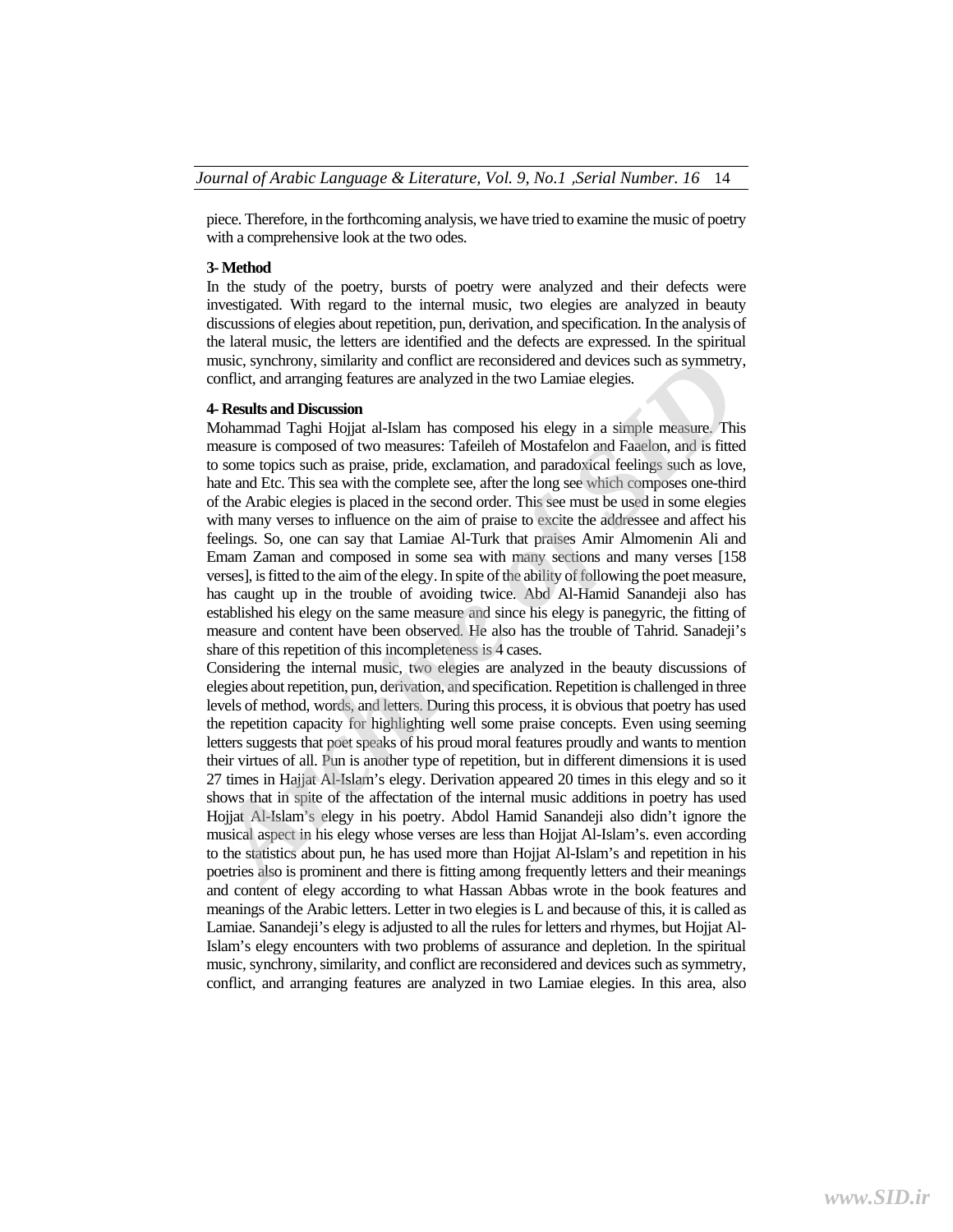according to the acquired data, AL-Kurd's Lamiae has more percent and implies Sanandeji's success in using these terms in AL-Kurd's Lamiae elegy.

#### **5- Conclusion**

 Results showed that both poets have coalition between weight and meaning by the selection of extensive sea that has many sections and is appropriate for praise, but both odes faced with Tahrid fault.Considering music, two defects, i.e., guarantee and temptation, prevail over the Turk lamiae. According to the survey in spiritual music, al-Kurdish lamiae is superior to the Turk lamiae.

**Key words**: Conflict, Music, Al-Turk lamia, Al-Kord lamiae

#### **References (In Arabic)**

- 1. Abachi, A. (2010). Oloumol Balagha Fel Badie Val Arode Val Qafiya [*Arabic rhetoric in eloquence and prosody and rhymes*.] Tehran: Samt.
- 2. Adonis. (1983). Moqadematon leshsherel Arabi [ *Introduction to the Arabic poetry*. ] Beirut: Dar Al-Owda.
- 3. Akawi, A. (1996). Almojamol Mofassal Fe Oloumel Balaqa [*Comprehensive lexicon in Arabic rhetoric.]* Beirut: Dar Al-Kotob.
- 4. Aljorjani, A. (1991). Asrarol Balagha [ *The secrets of metaphor in rhetoric*.] Jeddah: Dar Al-Madani.
- 5. Aljowaini, M. (1985). Albalaghatol Arabiyya Tasilon Va Tajdid [ *The Arabic rhetoric essentials and renewal*.] Egypt: Maaref.
- 6. Attabrizi Khatib. (1986). Alwafi Fel Arod Val Qavafi [*Complete in prosody and rhymes*.] Damascus: Dar Al-Fekr.
- 7. Gharra, M. (1995). Almostashar Fel Arod Va Mosiqash sher [*The meters of prosody and rhythm in poetry.]* Beirut: Dar Ibn Kathir.
- 8. Habannaka, A. (1996). Albalaghatol Arabiyya [*Arabic rhetoric.]* Damascus: Dar Al-Qalam.
- 9. Hashemi, A. (2006). Javaherol Balaqa Fel Maani Val Bayan Val Badi [Rhetoric jewels in semantics and eloquence and impressive.] Beirut: Culture Book.
- 10.Ibn Al-Abdolwahhab, O. (2005). Addorar Albahiyyah [ *The splendidness jewels*.] :Maktabat Al-Iman.
- 11.Khalifa Shoushtari, M. (2008). Aljame Fel Arodel Arabi Baynan Nazariya Vat Tatbiq [*Comprehensive Arabic prosody between legislative and practice*.] Tehran: Samt. **Kurdish lamiae is superior to the Turk lamiae.**<br> **Acey words:** Conflict, Music, Al-Turk lamia, Al-Kord lamiae<br> **References (In Arabic)**<br>
1. Abachi, A. (2010). Oloumol Balagha Fel Badie Val Arode Val Qafiya [*Arabic thet*
- 12.Matloub, A. (1999). Albalaqa Vat Tatbiq [*The Arabic rhetoric and legislative*.] Iraq: Ministry of Science.
- 13.Mowafi, A. (2004). Qasidaton Nasr [*Prose poetry.] Cairo*: Al-Majles.
- 14.Nassar, H. (2000).Alqafiya Fel Aroude Val Adab [*Rhyme in prosody and poetry]*. : Islamic culture.
- 15.Nassar, H. (2001). Feshsherel Arabi [*In Arabic poetry*.] : Islamic culture.
- 16.Qabbani, N. (1964). Ashsher Qandilon Akhzar [*Poetry Green Cresset*.] Beirut: Al-Maktab Attejari.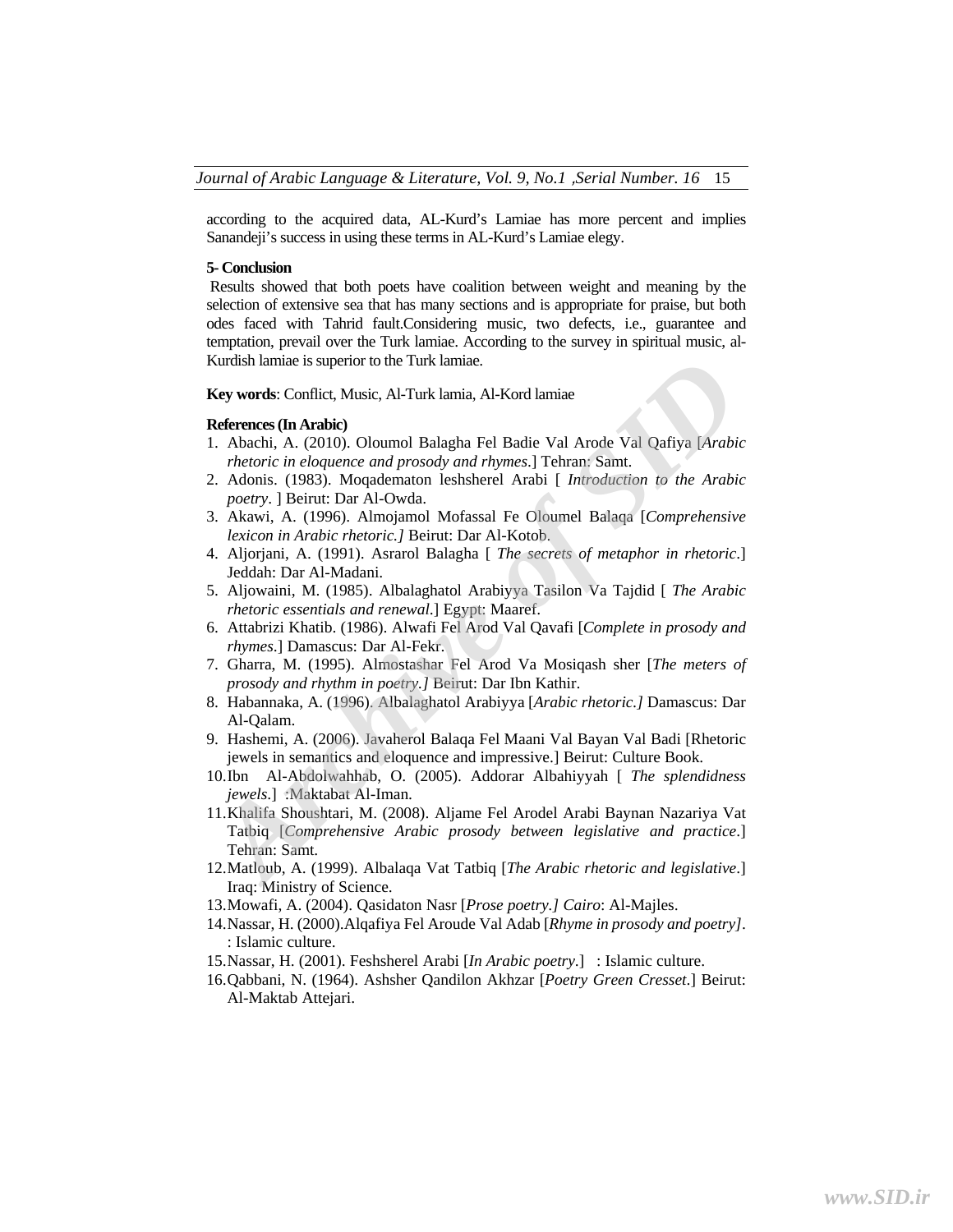#### **References (In Persian)**

- 1. Ali, A. (2004). Mousiqi Shere Arabi Sonnati Va no [*Rhythm in classic and modern poetry.]* Mazandaran: Mazandaran University.
- 2. Hamdi, B. (2009). Qasaede Segane [*The three poems*.] Sanandaj: Partoe Bayan.
- 3. Heyrat Sajadi, A. (2012). Olama Va Daneshmandan Kordestan Dar 200 Sale Akhir [*The Kurdistan scholars in the last two hundred years]*. Sanandaj: Aras.
- 4. Hojjat Al-Islam, M. (2007). Divane Nayyer [*The collection of poems by Nayyer*.] Tehran: Shams Al-Shomous.
- 5. Mahyar, A. (2003). Aroze Farsi [*Persian prosody*.] Tehran: Qatre.
- 6. Qaemi, M. (2009). Fazaye Mosiqaeiye Moallaqeye Emraol Qays [*Rhythm in Mu'allaqato (pre-Islamic poem) Imru' al-Qais*.] Tehran: Bazargani.
- 7. Rohani, B. (1987). Tarikhe Mashahire Kord [*The date of Kurdish celebrities*.] Tehran: Sorosh.
- 8. Sarbaz, H., & Zarrinpour, D. (2011).BarresiTatbiqiye Fazaye Mosiqaeiye Qasideye saadi Shirazi Va Shamsoddin Koufi Dar Rasaye Baghdad [ *A comparative investigation of the musical atmosphere in Sa'di Shirazi and Shamsuddin Kufi's odes in the elegy of baghdad*.] Tehran: Tarbiat Modares University. 5. Mahyar, A. (2003). Aroze Farsi [*Persian prosody*.] Tehran: Qatre.<br>
6. Qaemi, M. (2009). Fazzaye Mosiqaeiye Moallaqeye Emraol Qays [*Rhythm in Mu allaqato (pre-Islamic poem) Imru' al-Qais.*] Tehran: Bazargani.<br>
7. Roh
- 9. Shafiei Kadkani, M. (1994). Mosiqiye Sheer [*Rhythm in poetry*.] Tehran: Agah.
- 10.Shamisa, S. (2004). Negahi Taze Be Badi [*New perspective on impressive*.] Tehran: Ferdows.
- 11.Tahmasebi, T. (2001). Mousiqi Dar Adabiyat [*Rhythm in the literature*.] Tehran: Raham.
-